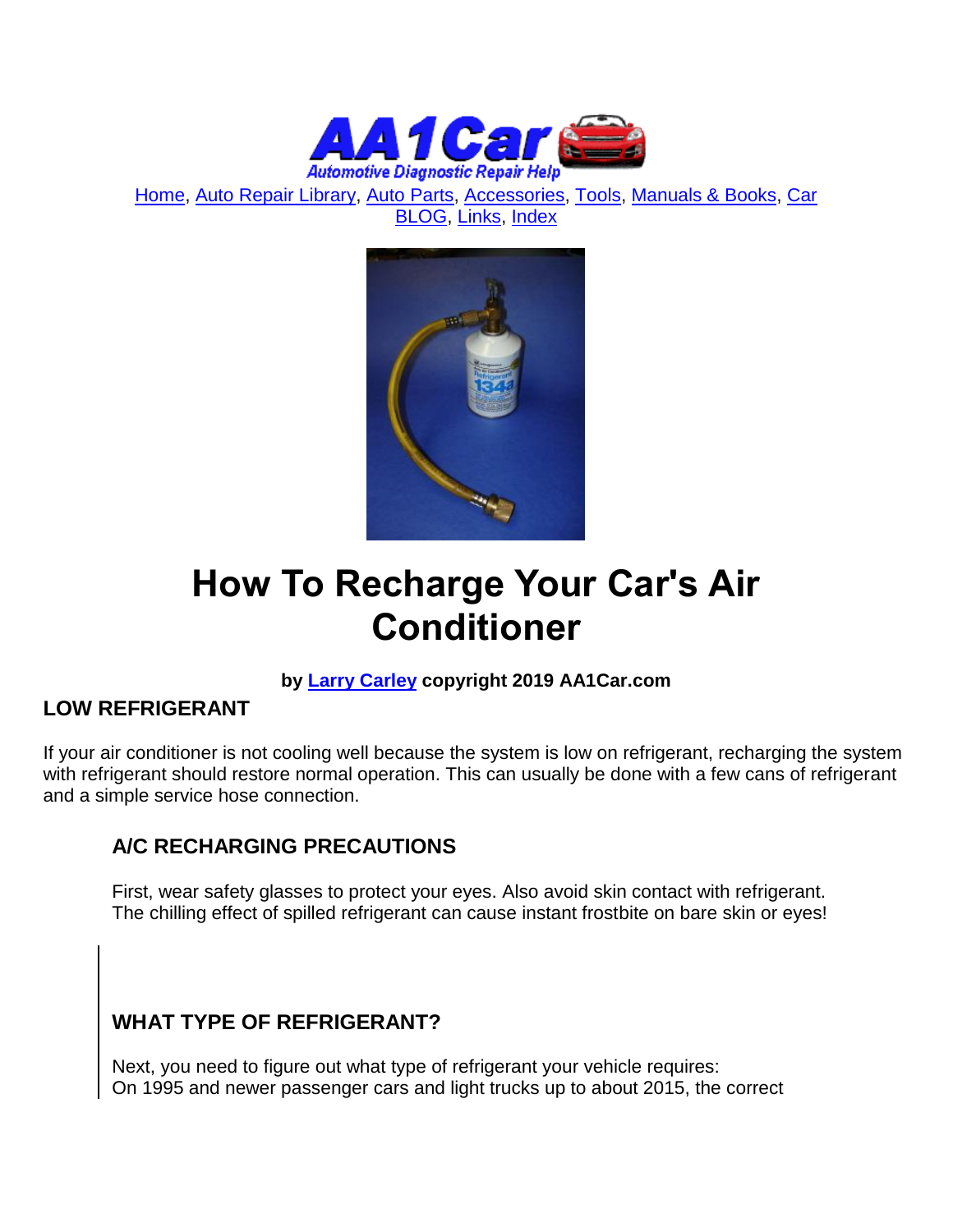refrigerant is **R-134a**. DO NOT use any other type of refrigerant in these vehicles. Refer to the A/C information decal under the hood to make sure your A/C system is a R-134a system.

Starting with model years 2014-2015 a growing number of vehicles now use a different type of refrigerant called **[R-1234yf](https://www.aa1car.com/library/hfo-1234yf.htm)**. For these applications, use R-1234yf only, never R-134a.

- On most 1994 and older passenger cars and light trucks, the original refrigerant was R-12. R-12 is no longer available to do-it-yourselfers (although some bootleg R-12 of questionable purity and quality is still coming into the U.S. from south of the border). When older vehicles with R-12 A/C systems need refrigerant, they can be refilled with recycled R-12 from other older cars (this requires taking your car to a repair shop for professional service), or with an [alternative refrigerant](http://www.aa1car.com/library/tr497.htm) other than R-12, or with R-134a (which requires certain modifications).

**CAUTION:** Mixing different types of refrigerants is NOT recommended. Use the same type of refrigerant that is already in the system unless you are converting an older R-12 system to R-134a or another refrigerant.

**WARNING:** Flammable refrigerants are illegal. DO NOT use any type of flammable refrigerant (propane, butane or flammable hydrocarbons).

For more information, see [Flammable Refrigerants](http://www.aa1car.com/library/flammable_refrigerants.htm)

[Click here](http://www.aa1car.com/library/retrofit.htm) for more information about retrofitting older vehicles with R-12 A/C systems to R134a.

# **LOCATE THE SERVICE FITTINGS**

Next, you need to locate the service fittings on the A/C system. There are two: a LOW side fitting and a HIGH side fitting. The LOW side fitting is usually located on the suction hose or line that goes from the accumulator to the compressor. The HIGH side fitting is located on the line that goes from the compressor to the condenser.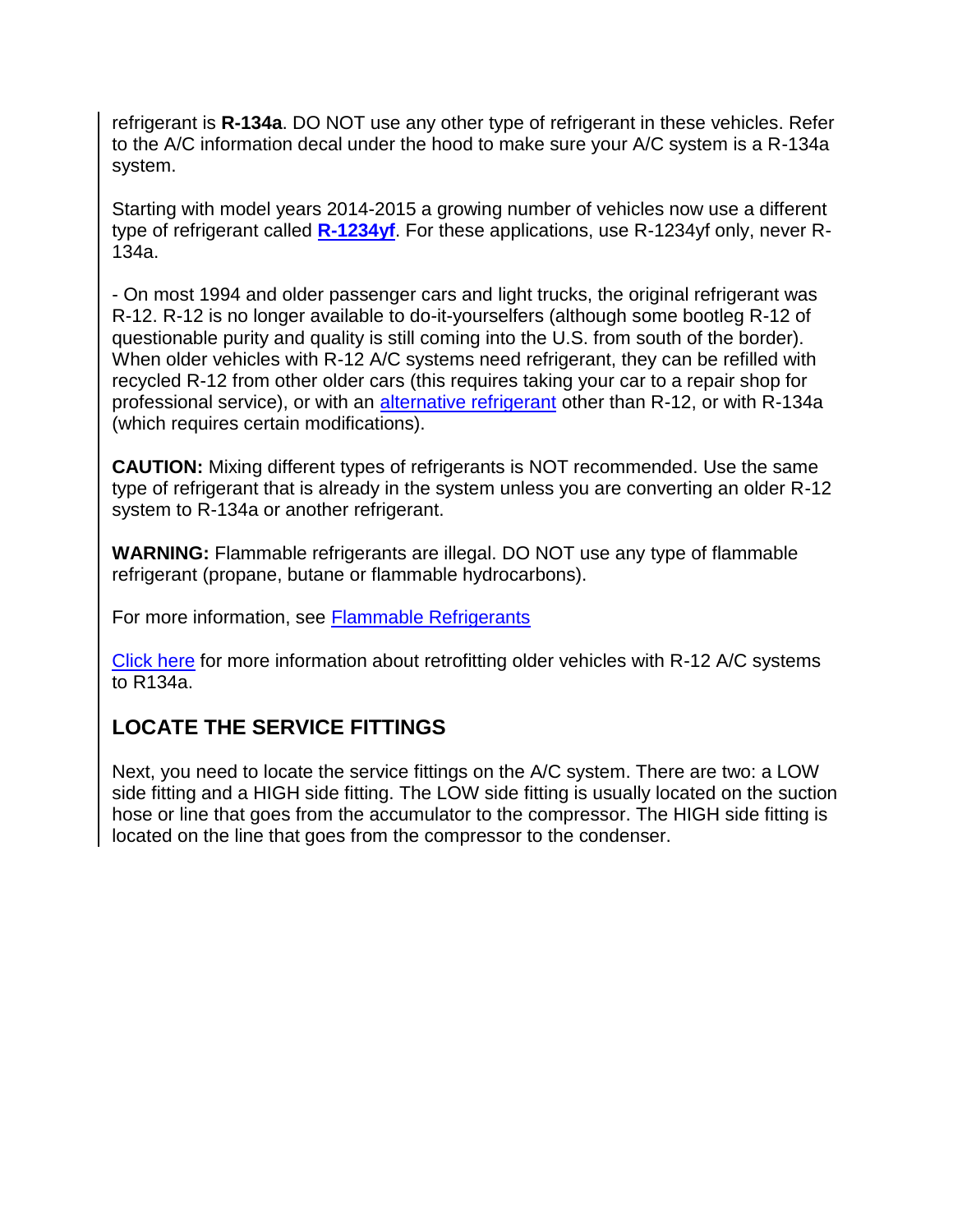

On older R-12 systems, the LOW and HIGH pressure service fittings are screw-type schrader valves. On R-134a systems, the LOW and HIGH side service fittings are quick-connect style fittings. The LOW pressure fitting is SMALLER than the HIGH pressure fitting. Late model vehicles with R-1234yf also have unique service fittings that are different from R-134a or R-12 systems.

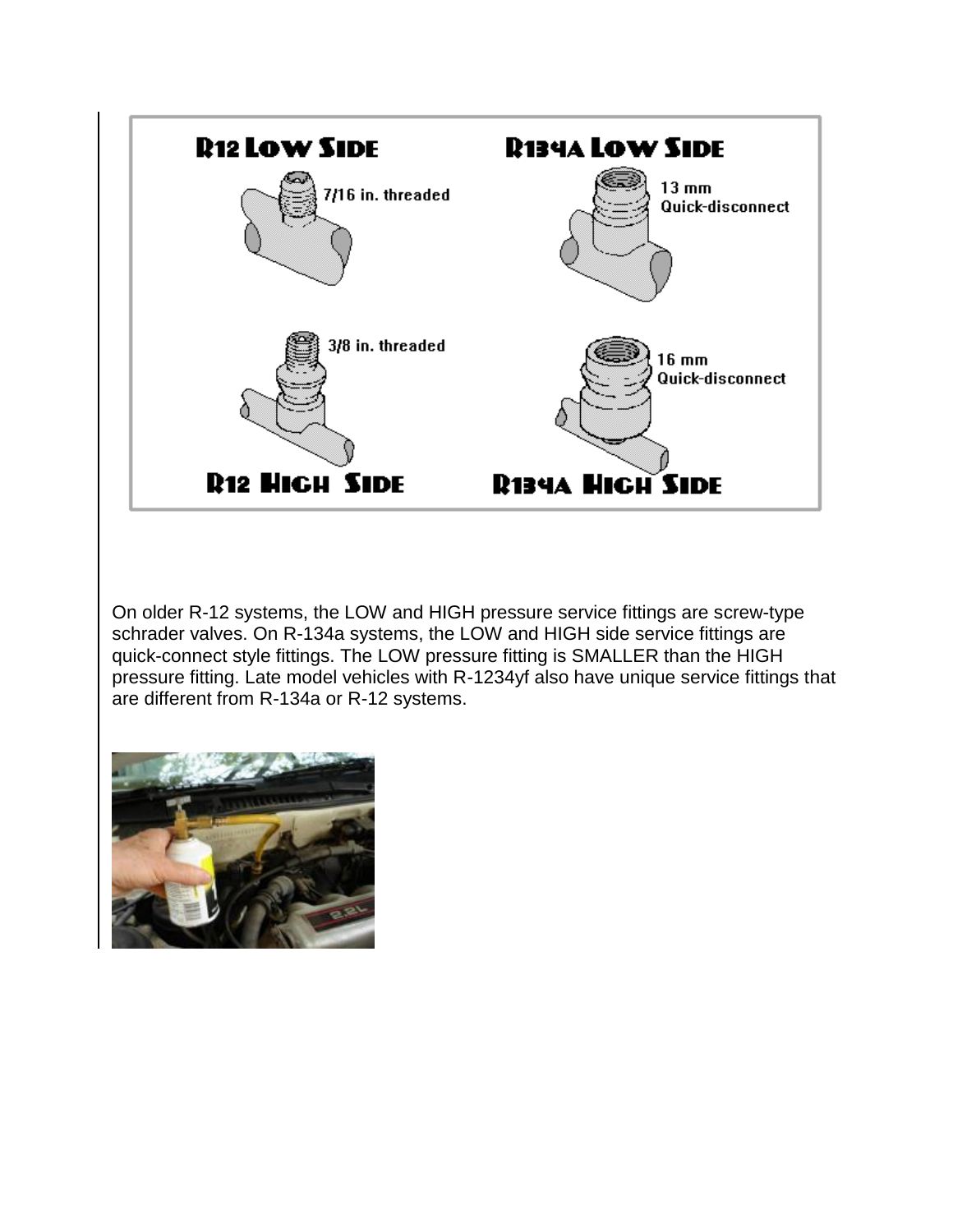# **AIR CONDITIONING RECHARGE PROCEDURE**

1. First, make sure you have the correct refrigerant for your vehicle. Use R-134a in R-134a systems only, and use R-1234yf in newer R-1234yf systems only. Do NOT intermix different types of refrigerant. Okay, now you can connect the recharge service hose and valve to a can of refrigerant.

2. Turn the valve on the service hose to puncture the top of the can.

3. SLOWLY turn the valve back out to release a small amount of refrigerant into the hose. This will blow air out of the hose (which you do not want in your A/C system).

4. Close the valve so no more refrigerant escapes, then quickly connect the other end of the service hose to the LOW pressure service fitting on the A/C system. **CAUTION:** DO NOT connect a can of refrigerant to the HIGH side service fitting. The operating pressure inside the A/C system when it is running may exceed the burst strength of the can, causing the can to explode! This should be impossible to do because the service hose for recharging the A/C system will only fit the smaller LOW pressure service fitting. Even so, you should be aware of the danger.

5. Hold the can UPRIGHT so no refrigerant liquid enters the service hose. You only want VAPOR to be pulled into the A/C system (the compressor may be damaged if it sucks in a big dose of liquid!).

6. **OPTIONAL BUT HIGHLY RECOMMENDED:** You should use a gauge to monitor the recharging process. Though not absolutely necessary, a gauge will help you recharge your A/C system more accurately, and reduce the chance of undercharging or overcharging (either of which will reduce cooling performance).

A high pressure A/C gauge can be connected to the HIGH pressure service fitting, or a low pressure A/C gauge to the LOW pressure service fitting, or gauges can be attached to both fittings (that is what professional technicians do).

**NOTE**: Some DIY recharging kits include a low pressure gauge on the service hose or on a trigger-grip style can dispenser. The gauge may have different color coded zones for different types of refrigerants. Make sure you are looking at the correct pressure range for the type of refrigerant you are using.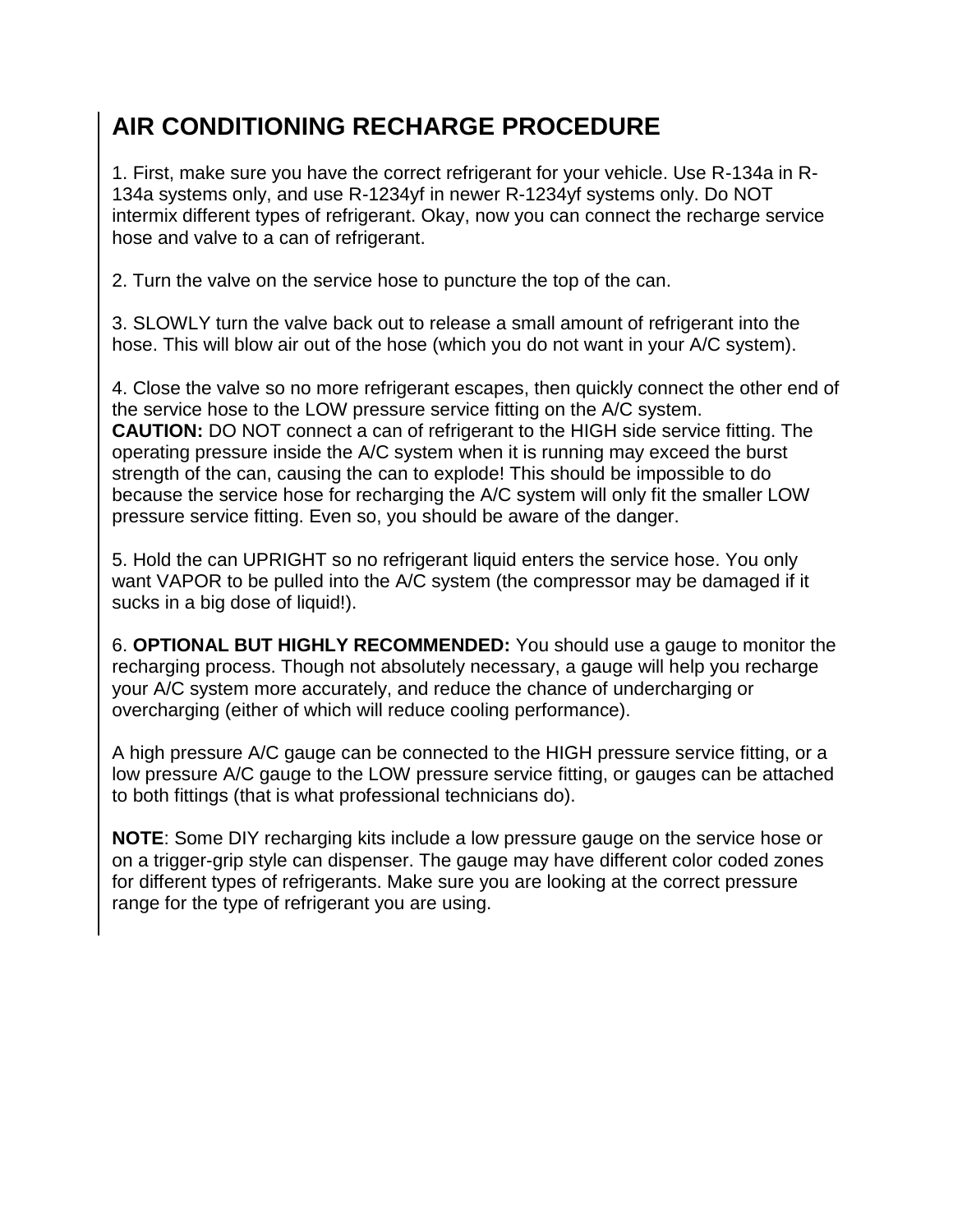

7. Start the engine and turn the A/C on MAX/HIGH.

8. NOTE: The compressor may not engage if the system is too low on refrigerant. The low pressure cutout switch will prevent the compressor from running if the system is too low on refrigerant (this is done to protect the compressor from damage due to a lack of proper lubrication). The compressor must be running to suck refrigerant through the service hose into the system. So if it is not engaging when you turn the A/C on, you may have to supply battery voltage directly to the compressor clutch using a fused jumper wire. Look for a single wire connector near the front of the compressor, unplug it and hook up a jumper wire to the battery POSITIVE terminal. This should cause the clutch to engage and the compressor to run.

9. OPEN the valve on the service hose so refrigerant vapor will flow from the can into the A/C system. It may take up to 10 minutes or more per can to suck all of the refrigerant out of the can into the A/C system. Recharging will go more quickly during hot weather than cooler weather. Feel the air coming out of the A/C ducts inside the vehicle. It should be getting colder.

10. If you are using a high or low pressure gauge (or both) to monitor recharging, look at the gauge(s).

**LOW pressure gauge:** When the reading is between **25 and 40 psi** with the A/C running, **STOP.** The system is fully charged and should be cooling normally. DO NOT add any more refrigerant. If the gauge is over 50 psi, you have overcharged the system with too much refrigerant. If your gauge has different color coded zones for R-12, R-134a and/or R-1234yf, make sure you are within the correct range for your type of refrigerant.



**High pressure gauge:** When the reading gets up around **200 to 225 psi** (R-12), or**225 to 250 psi** (R-134a), **STOP.** The system is fully charged and should be cooling normally. DO NOT add any more refrigerant.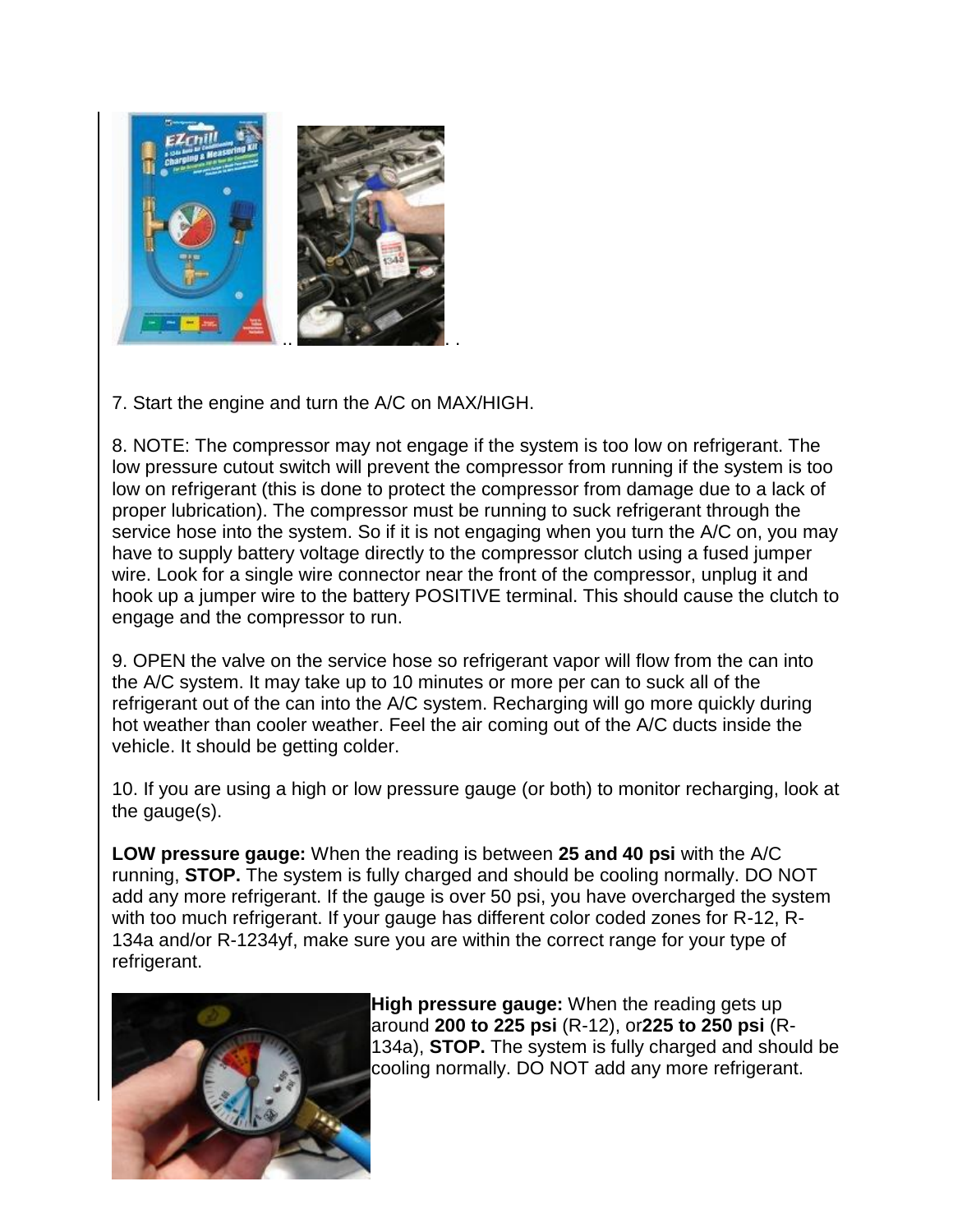**NOTE:** The high and low pressure readings will vary depending on the system and ambient temperatures (higher temperatures cause higher system pressure readings).

Refer to the vehicle manufacturer specifications for normal system operating pressures, and the total refrigerant capacity of the system. Most newer passenger car A/C systems do not hold much refrigerant (only 14 to 28 oz.), so you don't want to add too much if the system is low. One can of R-134a typically holds 12 oz. of refrigerant.

11. If the system needs more refrigerant after adding one can, you can add a second can. CLOSE the valve on the service hose, then disconnect the hose from the empty can, screw a new can onto the service hose valve, turn the valve to puncture the new can, then turn the valve all the way back out again so refrigerant can flow through the hose into the A/C system.

When you have finished, turn the engine off. CLOSE the valve on the can of refrigerant before disconnecting the service hose from the LOW pressure fitting (in case there is any refrigerant left in the can). Don't vent any left over refrigerant from the can. Leave the service hose attached to the can with the valve closed so you can save the refrigerant for a future recharge.

Remember to replace the plastic caps over the service fittings, and remove the jumper wire from the compressor if you had to jump it to make it run.

#### **IF THE A/C SYSTEM STOPS BLOWING COLD AIR AFTER A FEW DAYS, WEEKS OR MONTHS**

If your A/C stops blowing cold air several days, weeks or months after you recharged it, it means the system has a leak and the refrigerant is escaping. You should add some leak detection dye to the system to find the leak. The leak should then be repaired before the system is recharged again, otherwise you are just wasting your time recharging the system over and over again.

#### *Update: December 2017*

# **New Restrictions for Selling R-134a Start January 2018**

For entities selling or distributing refrigerants for use in motor vehicles, there will be new restrictions for R-134a and other substitute refrigerants sold after Jan. 1, 2018. The rule establishes certification requirements for buying large containers of refrigerant and mandates that small containers include a self-sealing valve.

Under the new requirements, anyone purchasing a substitute refrigerant for R-12 in a greater-than-two-pound container must provide the seller with evidence that the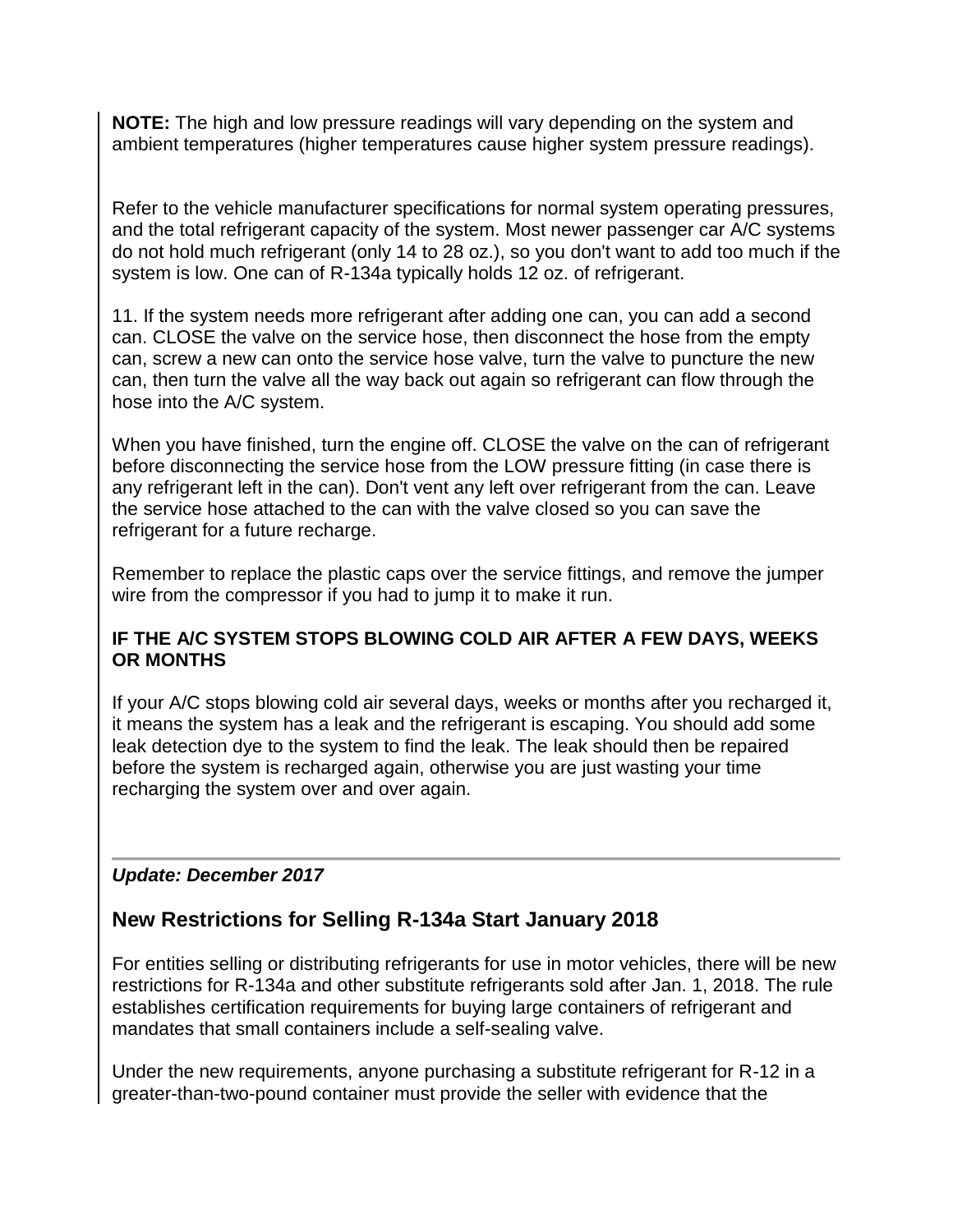technician has a Section 609 Technician Certification. If the purchaser is not certified and is buying the refrigerant on behalf of a service facility, the seller must be presented with evidence that one or more technicians at the facility are certified.

Refrigerant wholesalers must retain an invoice listing the name of the purchaser, date of sale and quantity purchased. The wholesaler is not required to confirm any technician certification, but EPA is recommending that wholesalers obtain a statement certifying that the cylinders are to be resold to certified technicians.

Individuals do not need to have certification in order to purchase small cans (under two pounds) of R-134a. However, all cans produced after Jan. 1, must come equipped with a self-sealing valve capable of preventing the container from venting refrigerant after it is removed from the charging valves. Despite this new requirement, retailers are permitted to sell off their existing inventory of small cans that do not have the selfsealing valves, as long as they were purchased prior to Dec. 31, 2017.

# **Is It Legal to Vent Old Refrigerant from your A/C system into the air when making repairs to your vehicle?**

Under former EPA rules, it was ILLEGAL for anyone (professional or DIY) to intentionally vent refrigerant from an A/C system into the air when servicing a vehicle. Professional repair shops are required to have refrigerant recovery machines. The machine must be hooked up to a vehicle BEFORE repairs are made to suck any residual refrigerant out of the system so that the vapors do not escape into the atmosphere when the A/C system is opened up to replace a component. The logic for doing this is to prevent older refrigerants such as R-12 that contain ozone depleting CFC compounds from getting into the atmosphere. It makes sense and is a good thing to do. But the EPA rules also applied to R-134a, which does not contain any CFCs and are not an ozone depleting threat. However, the rationale for also requiring R-134a to be recovered rather than vented is that it is a global warming gas, and therefore contributes to climate change. The EPA rules also require recovery of R-1234yf, but the rationale is less clear because R1234yf is neither an ozone depleting gas nor a global greenhouse gas.

Obviously a DIYer has no access to a refrigerant recovery machine so the issue of whether or not is acceptable to vent refrigerant when repairing an A/C system is moot. People just do it anyway. Besides, if your A/C system has a leak, chances are most or all of the refrigerant has already leaked out so there is nothing left to vent.

#### **UPDATE: As of March 2020, the EPA has revised its venting and recovery rules.**

The EPA published a new rule revising its previous rules that prohibited the venting of all refrigerants into the air when servicing a vehicle, whether or not they contain CFCs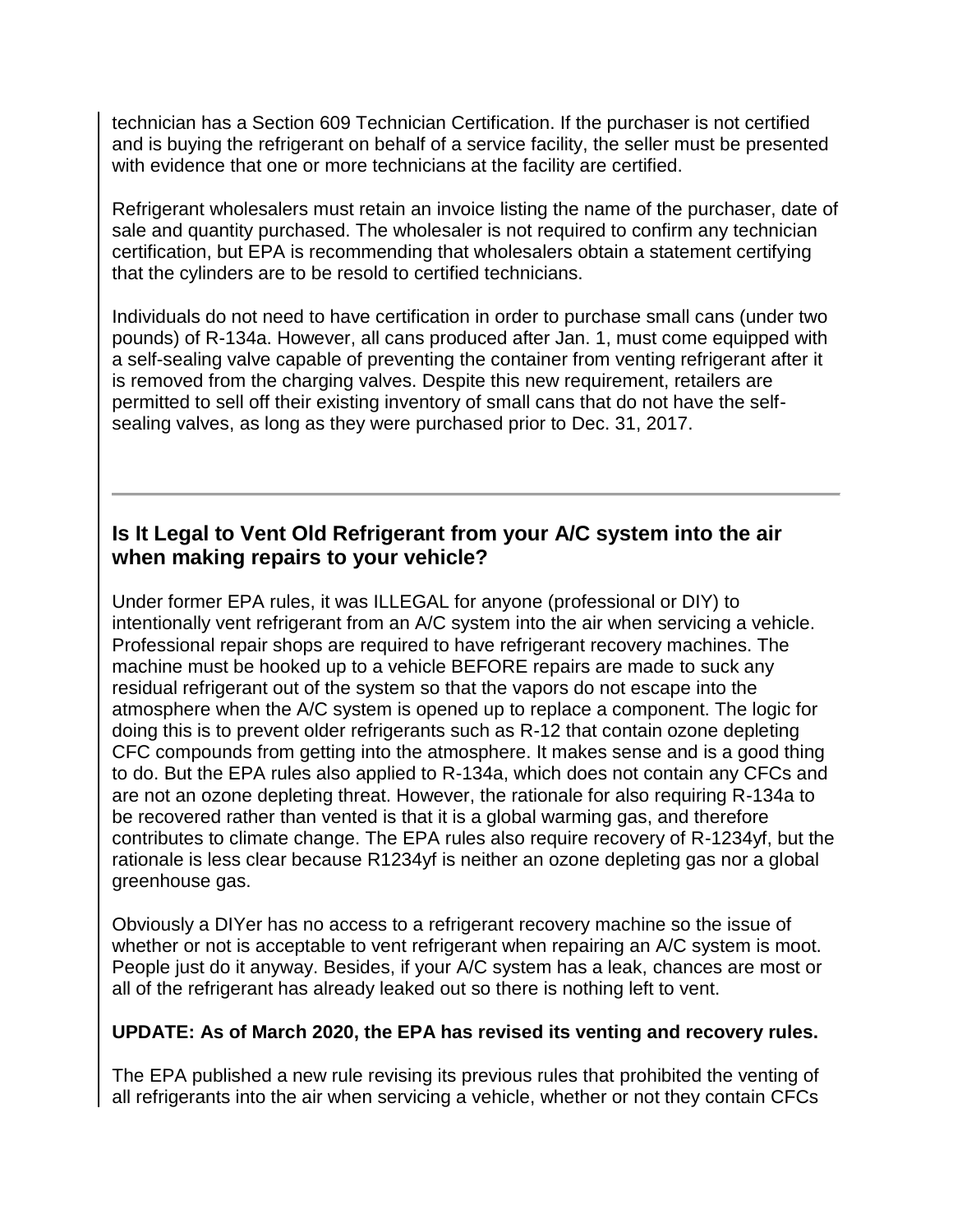or global warming gases. R-12 still shout NOT be vented and should be recovered, but now apparently it is okay to vent R-134a and R1234yf during servicing procedures. No recovery is required.

The new rule also eliminates previous regulatory requirements regarding leak inspection and repair for R-134a and R-1234yf because both do not contain ozone depleting CFC chemicals.

[.Click Here](https://www.govinfo.gov/content/pkg/FR-2020-03-11/pdf/2020-04773.pdf) to view the latest EPA rules regarding venting of refrigerants.

The EPA also issued a proposed rule that would adopt three technical standards developed by the SAE International for A/C recovery and recycling equipment for R-1234yf. The new rule would require this equipment to meet the following updated SAE standards :

**J2843** Recovery/recycling/Recharging Equipment for Flammable Refrigerants for Mobile Air-Conditioning Systems."

**J2851** "Recovery Equipment for Contaminated R-134a or R-1234yf Refrigerant from Mobile Air Conditioning Systems;"

**J3030** "Automotive refrigerant Recovery/Recycling/Recharging Equipment Intended for use with Both R-1234yf and R-134a.



**[A/C Frequently Asked Questions](http://www.aa1car.com/library/ac_faqs.htm)** 

[Air Conditioning Inspection Checklist](http://www.aa1car.com/library/air_conditioning_inspection_checklist.htm)

[A/C Cooling Problem: Blows Warm Air Only No Cool Air](http://www.aa1car.com/library/ac_no_cooling.htm)

[Troubleshooting Air Conditioning](http://www.aa1car.com/library/ac98.htm)

[Troubleshoot Automatic Climate Control System](http://www.aa1car.com/library/automatic_climate_control.htm)

[Air Conditioning Service Best Practices](http://www.aa1car.com/library/ac_best_practices.htm) (Procedures a repair shop should follow when servicing your A/C system)

[MACS Recommended A/C Service Procedures \(for professional technicians\)](http://www.aa1car.com/library/macs_service_procedures.pdf) (pdf file)